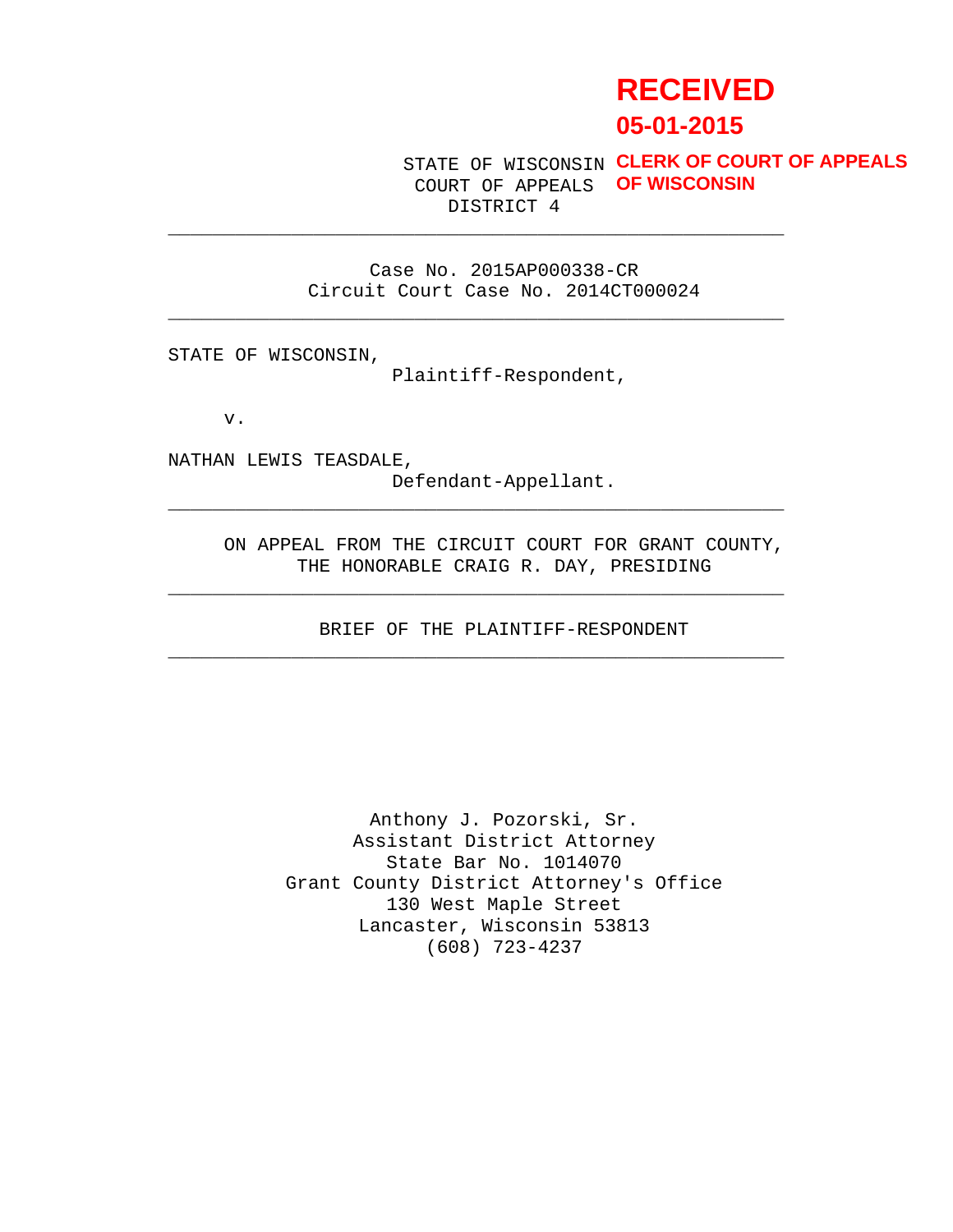# **TABLE OF CONTENTS**

| Statement of Issue  1<br>WHETHER IT IS UNREASONABLE UNDER THE<br>FOURTH AMENDMENT OF THE UNITED STATES<br>CONSTITUTION FOR AN OFFICER TO STOP A<br>CHEVROLET AUTOMOBILE BECAUSE IT IS<br>REGISTERED AS A CHEVROLET, BUT THE<br>AUTOMOBILE ALSO LOOKS LIKE A PONTIAC<br>AND THE OFFICER BELIEVES IS A PONTIAC? |
|---------------------------------------------------------------------------------------------------------------------------------------------------------------------------------------------------------------------------------------------------------------------------------------------------------------|
| Statement On Oral Argument  1                                                                                                                                                                                                                                                                                 |
| Statement On Publication  1                                                                                                                                                                                                                                                                                   |
| Statement of the Case  1-2                                                                                                                                                                                                                                                                                    |
| Statement of the Facts  2-3                                                                                                                                                                                                                                                                                   |
|                                                                                                                                                                                                                                                                                                               |
| Standard of Review  3                                                                                                                                                                                                                                                                                         |
| Argument  3-6                                                                                                                                                                                                                                                                                                 |
|                                                                                                                                                                                                                                                                                                               |
| Form and Length Certification  8                                                                                                                                                                                                                                                                              |
|                                                                                                                                                                                                                                                                                                               |
| Appendix Certification  10                                                                                                                                                                                                                                                                                    |
| Certificate of Compliance  11                                                                                                                                                                                                                                                                                 |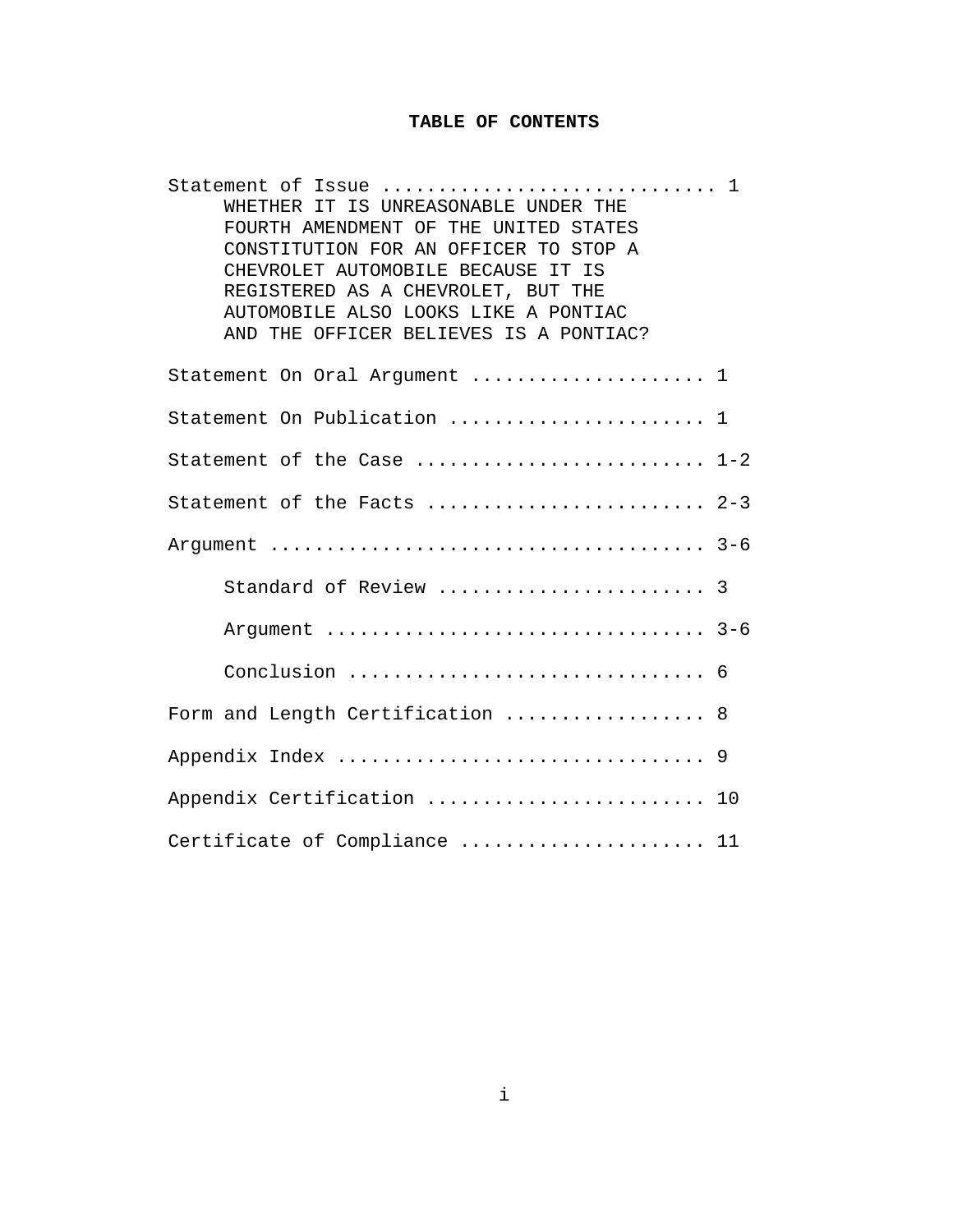# **CASES CITED**

| State v. Anker,                                 |  |
|-------------------------------------------------|--|
| 2014 WI App 107   24,357 Wis. 2d 565, 579       |  |
|                                                 |  |
| State v. Brown,                                 |  |
| 2014 WI 69, ¶ 17, 355 Wis. 2d 668, 677 (2014) 3 |  |
| State v. Krier,                                 |  |
| 165 Wis. 2d 673, 678, 478 N.w.2d 63             |  |
|                                                 |  |
| U.S. v. Delfin-Colina,                          |  |
| 464 F.3d 392, 398 (3rd Cir. 2006) 5             |  |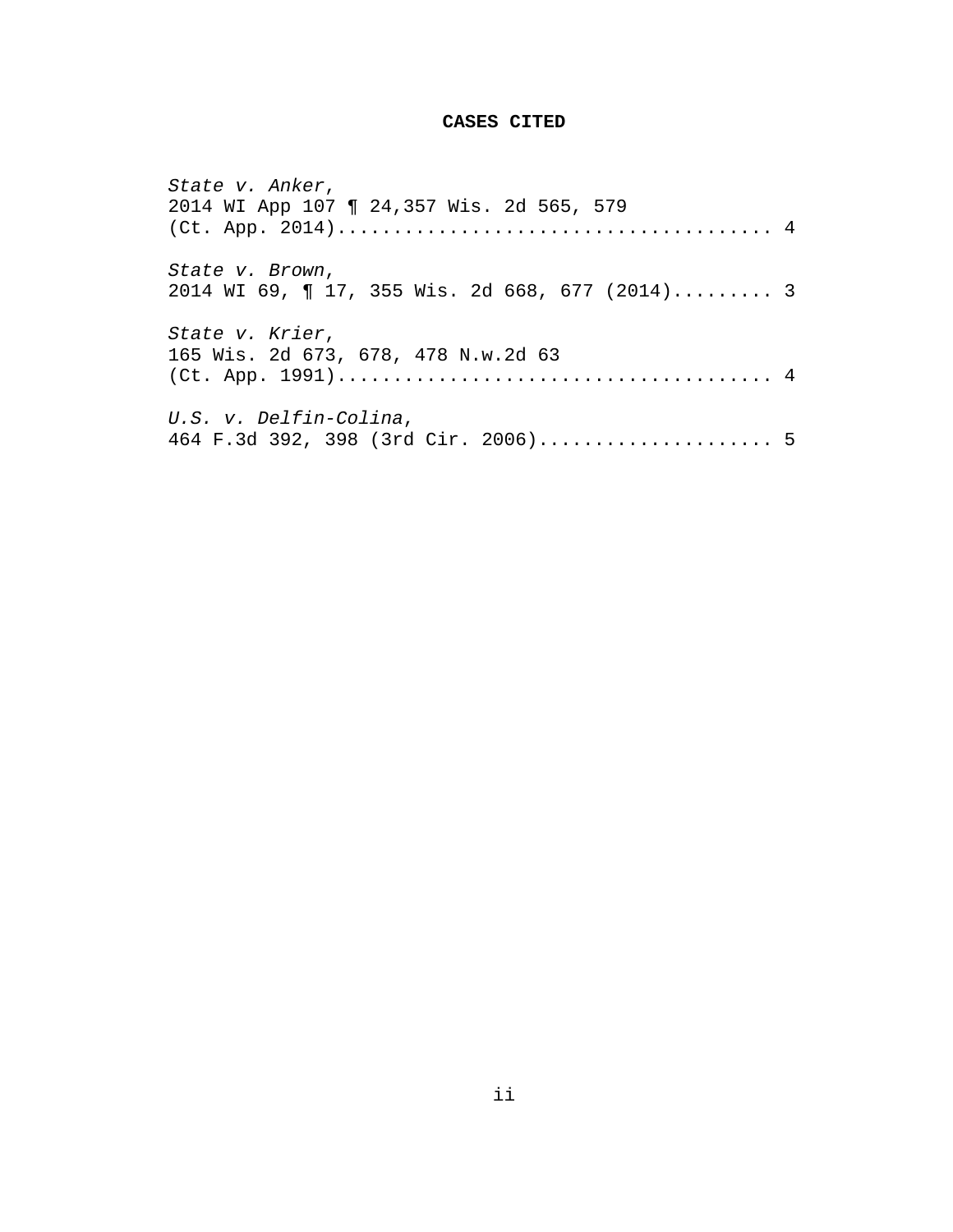# STATUTES CITED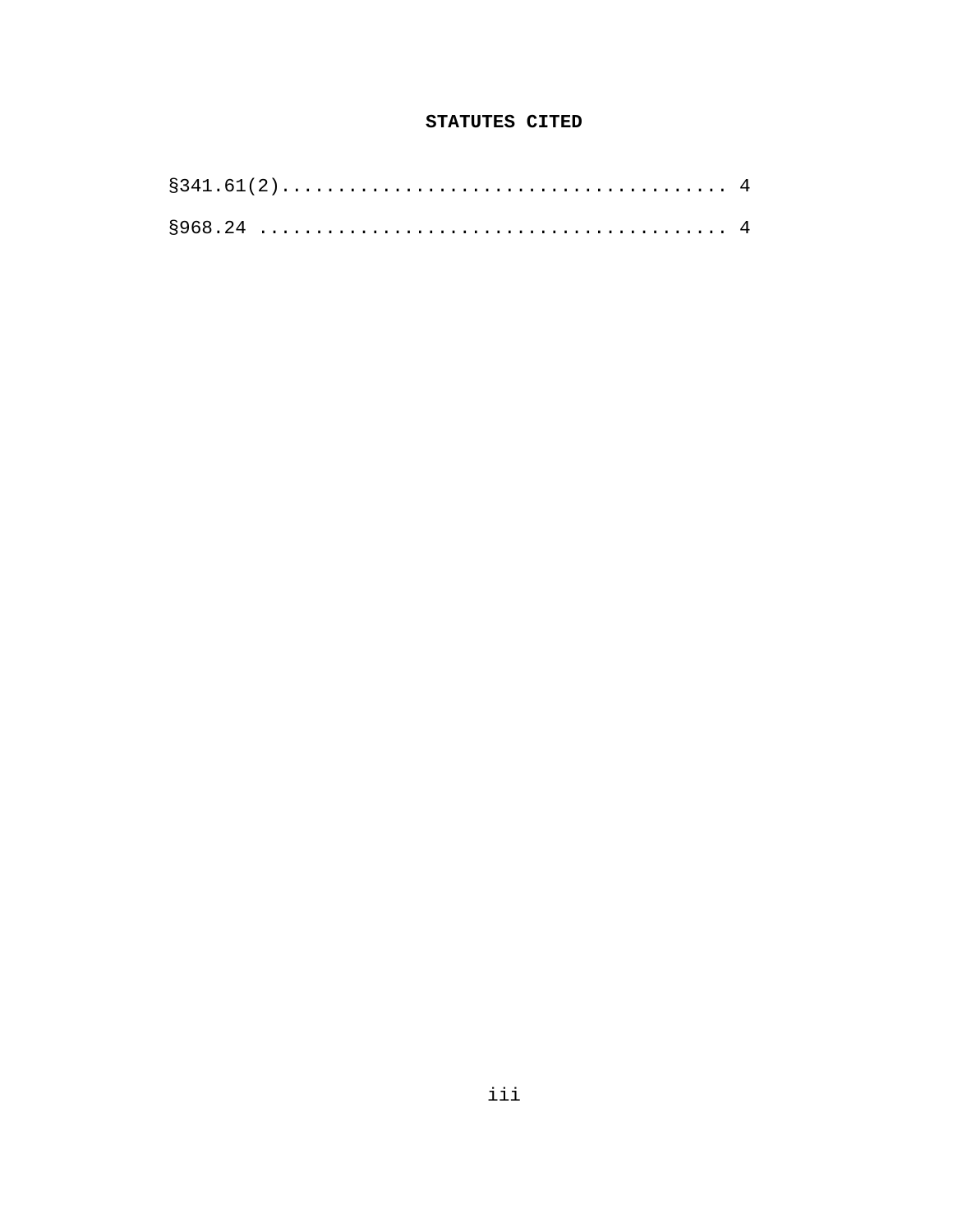#### **ISSUE**

 Whether it is unreasonable under the Fourth Amendment of the United States Constitution for an officer to stop a Chevrolet automobile because it is registered as a Chevrolet, but the automobile also looks like a Pontiac and the officer believes is a Pontiac?

## **STATEMENT ON ORAL ARGUMENT**

 The State is not requesting oral argument in this case. The arguments of the parties can be adequately addressed by the briefs.

### **STATEMENT ON PUBLICATION**

 The State does not request publication in this matter. The issue in this case involves no more than an application of a well-settled rule of law to a recurring fact situation.

#### **STATEMENT OF THE CASE**

 On February 17, 2014, the State filed a criminal complaint charging Nathan L. Teasdale with operating a motor vehicle while revoked. On June 17, 2014, the Court conducted a hearing on Nathan Teasdale's Motion to Suppress. The Court denied the Motion to Suppress. On November 25, 2014, Nathan Teasdale pleaded guilty to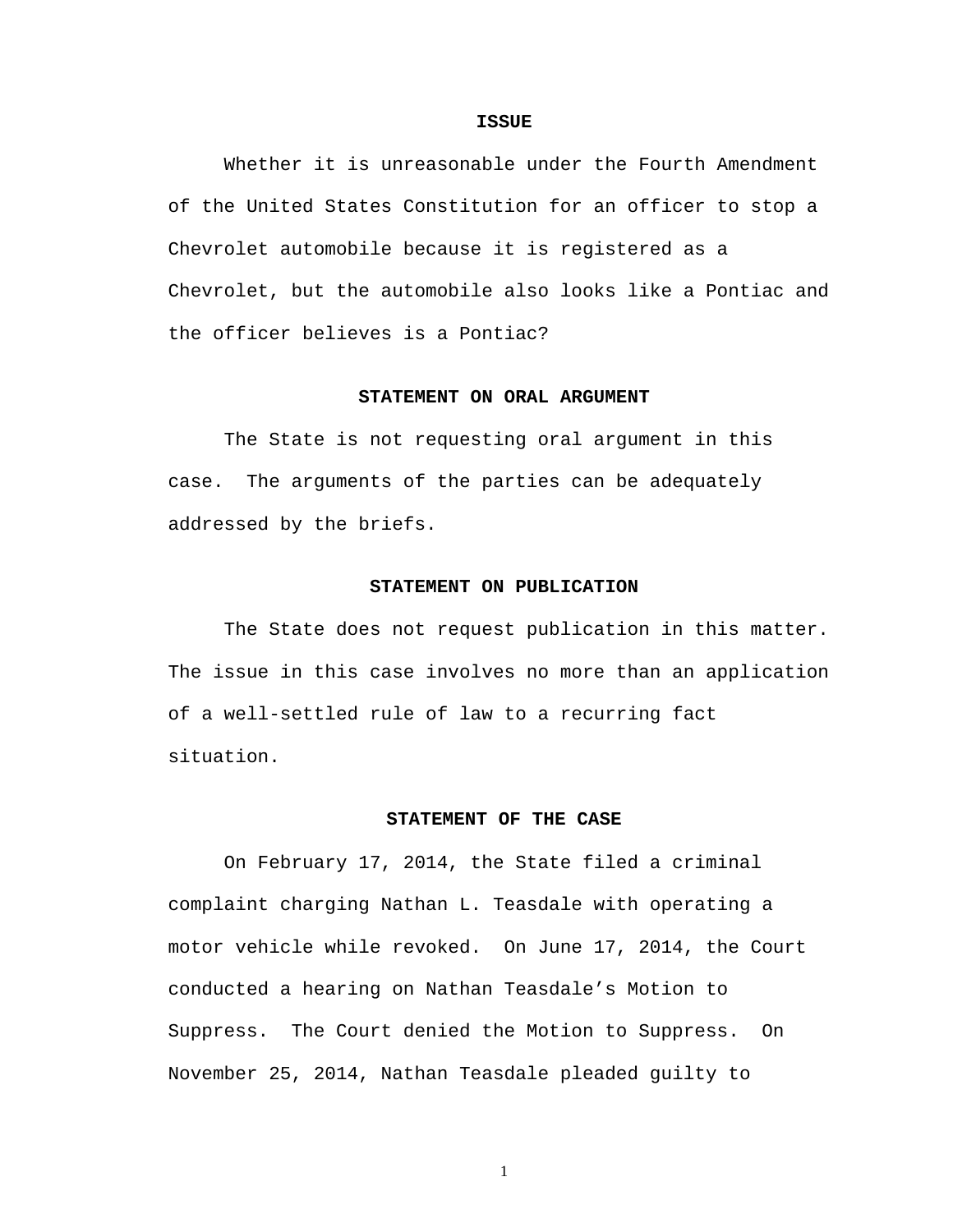operating a motor vehicle while revoked and was found guilty. Nathan Teasdale now appeals.

#### **STATEMENT OF THE FACTS**

 On February 14, 2014 at about 7:15 p.m. Grant County Deputy Sheriff Duane Jacobson was on duty. (R. 16, p. 1; App. 1). Deputy Jacobson observed what he believed to be a teal-colored Pontiac Sunfire drive by. (R. 16, p. 2; App. 2). Deputy Jacobson checked the registration on the vehicle and the registration came back to a red Chevrolet Cavalier. (R. 16, p. 2; App. 2). Deputy Jacobson stopped the vehicle and Nathan Teasdale was the driver. (R. 16, p. 2; App. 2).

 A Chevrolet Cavalier and a Pontiac Sunfire are sister cars. (R. 16, p. 4; App. 4). Those vehicles are very similar and probably have the same chassis. (R. 16, p. 4; App. 4).

 The nameplate for Cavalier could not be seen clearly. (R. 16, pp. 6-7; App. 6-7). The Chevrolet emblem on the back of the vehicle was missing. (R. 16, p. 7; App. 7).

 Nathan Teasdale acknowledged early on during the traffic stop that he did not have a driver's license. (R. 7, R. 16, p. 10; App. 10). After Deputy Jacobson returned to his vehicle after the initial contact he learned that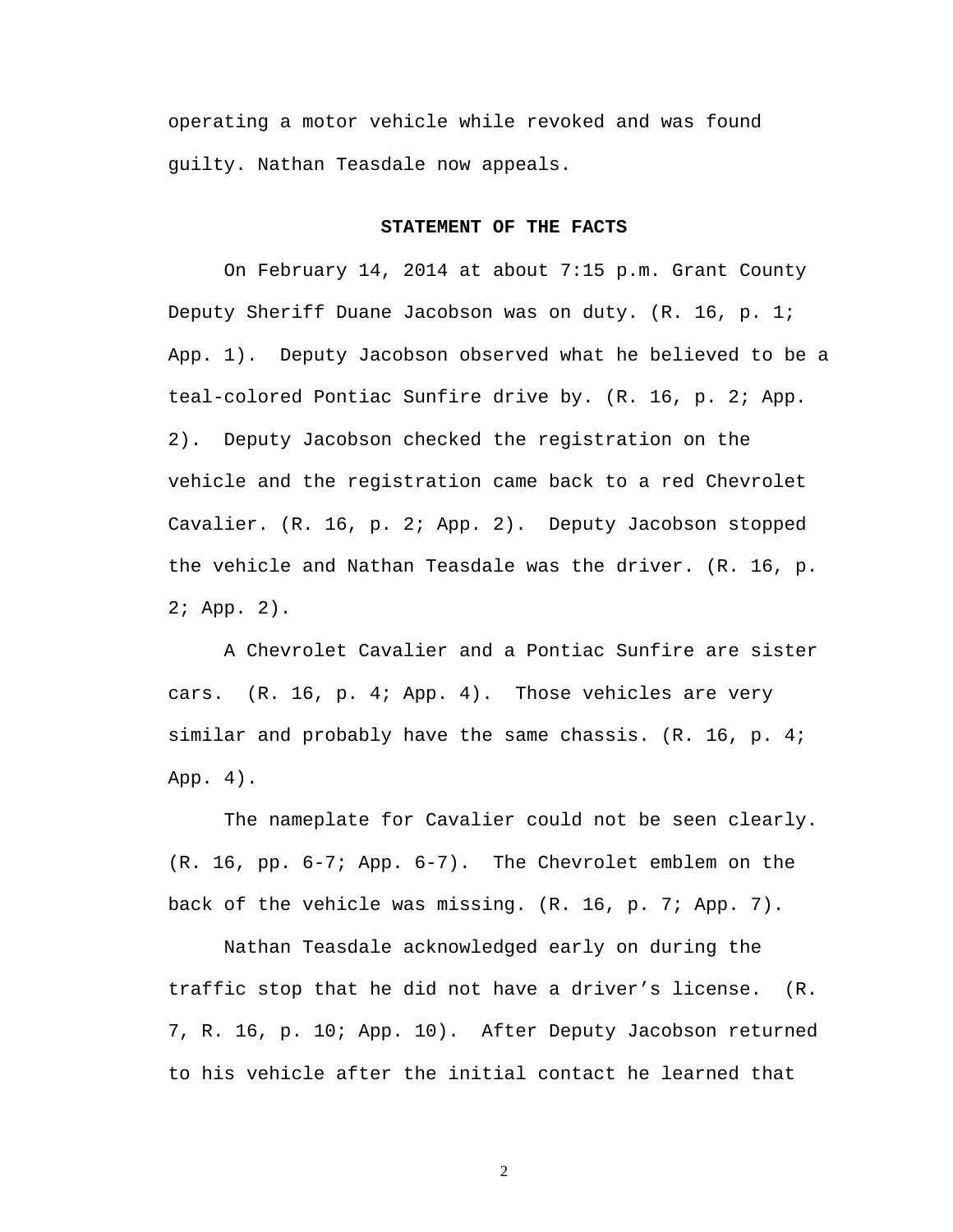the vehicle was actually a Chevrolet Cavalier. (R. 16, p. 7; App. 7). The defendant was subsequently charged with operating a motor vehicle while revoked. (R. 1).

#### **ARGUMENT**

**Because Deputy Jacobson reasonably believed that the vehicle was a Pontiac and had a registration plate for a Chevrolet, his stop of the vehicle was not constitutionally unreasonable.** 

## **Standard of Review**

In State v. Brown, 2014 WI 69, ¶ 17, 355 Wis. 2d 668,

677 (2014) the Court stated:

 In this case we are asked to consider whether Brown's vehicle was lawfully stopped. "Whether there is probable cause or reasonable suspicion to stop a vehicle is a question of Constitutional fact." State v. Popke, 2009 WI 37, ¶ 10, 317 Wis. 2d 118, 765 N.W.2d 569. As such, it is a mixed question of fact and law, requiring a 2-step standard of review. State v. Post, 2007 WI 60 ¶ 8, 301 Wis. 2d 1, 733 N.W.2d 634. This Court reviews the circuit court's findings of fact under the clearly erroneous standard, and reviews independently the application of those facts to Constitutional principles. Id.

#### **Argument**

In Brown, 2014 WI 69, ¶ 20, 355 Wis. 2d at 679, the

Court stated:

 The burden is on the State to prove that a stop meets the constitutional reasonableness requirement. Post, 301 Wis. 2d 1, ¶ 12; Harris,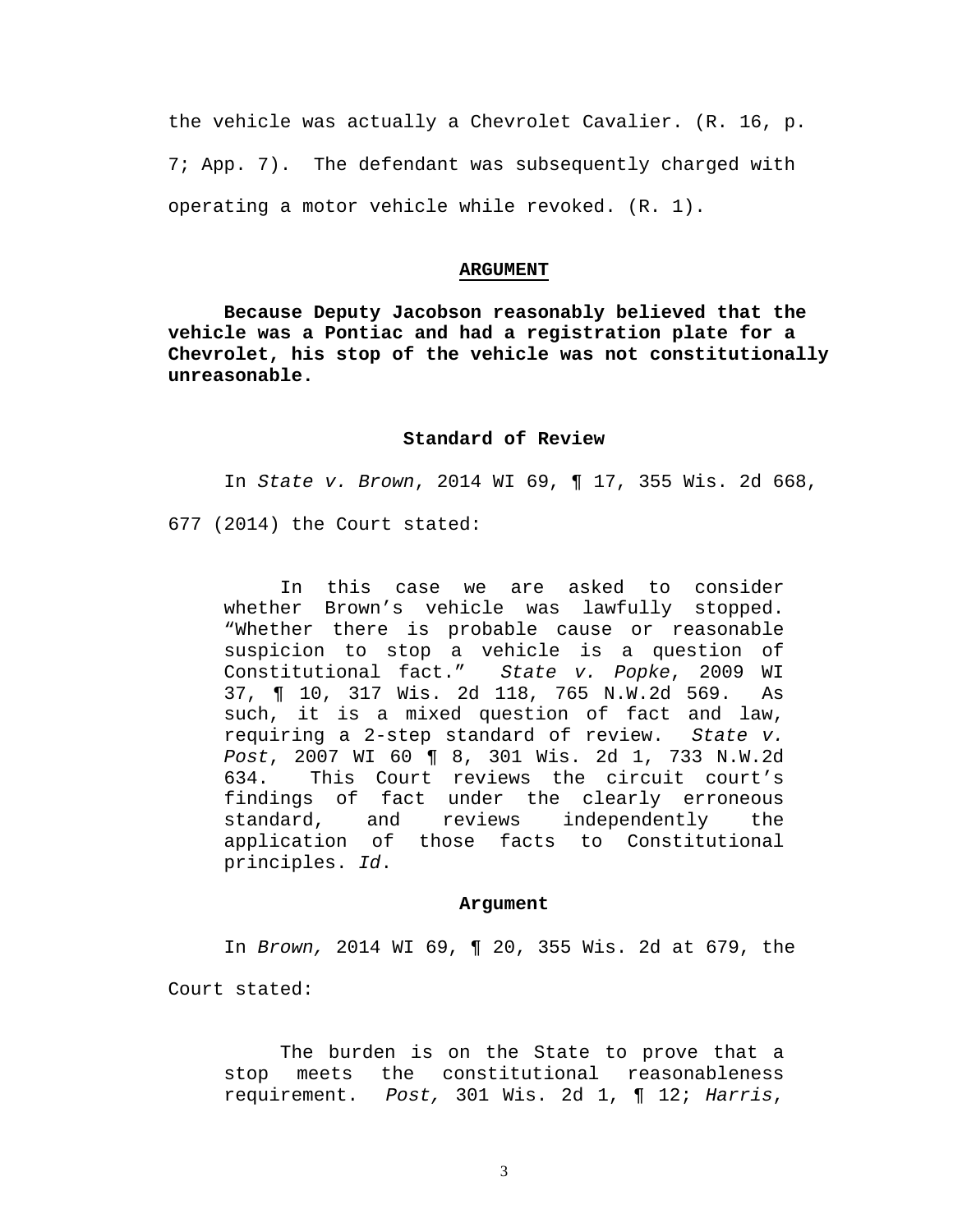206 Wis. 2d at 263. A traffic stop can be based on probable cause or reasonable suspicion. State v. Gaulrapp, 207 Wis. 2d 600, 605, 558 N.W.2d 696 (Ct. App. 1996)(citing Whren, 517 U.S. at 809-10; Berkemer v. McCarty, 468 U.S. 420,439 (1984)). "[P]robable cause exists when the officer has 'reasonable grounds to believe that the person is committing or has committed a crime.'" Popke, 317 Wis. 2d 118, ¶ 14 (quoting Johnson v. State, 75 Wis. 2d 344, 348, 249 N.W.2d 593 (1977)). There is reasonable suspicion justifying a stop if "the facts of the case would warrant a reasonable police officer, in light of his or her training and experience, to suspect that the individual has committed, was committing, or is about to commit a crime." Post, 301 Wis.2d 1, ¶ 13.

 In State v. Krier, 165 Wis. 2d 673, 678, 478 N.w.2d 63 (Ct. App. 1991)the Court stated, "We hold that when a person's activity can constitute either a civil forfeiture or a crime, a police officer may validly perform an investigative stop pursuant to sec. 968.24, Stats."

 In State v. Anker, 2014 WI App 107 ¶ 24,357 Wis. 2d 565, 579 (Ct. App. 2014), the Court stated, " Wisconsin's codification of Terry, Wis. Stat. § 968.24, permits a law enforcement officer to stop a person for a reasonable period of time based on reasonable suspicion "[a]fter having identified himself or herself as a law enforcement officer.""

 Sec. 341.61(2) Wis. Stats. provides that a person may be required to forfeit not more than \$500.00 if that person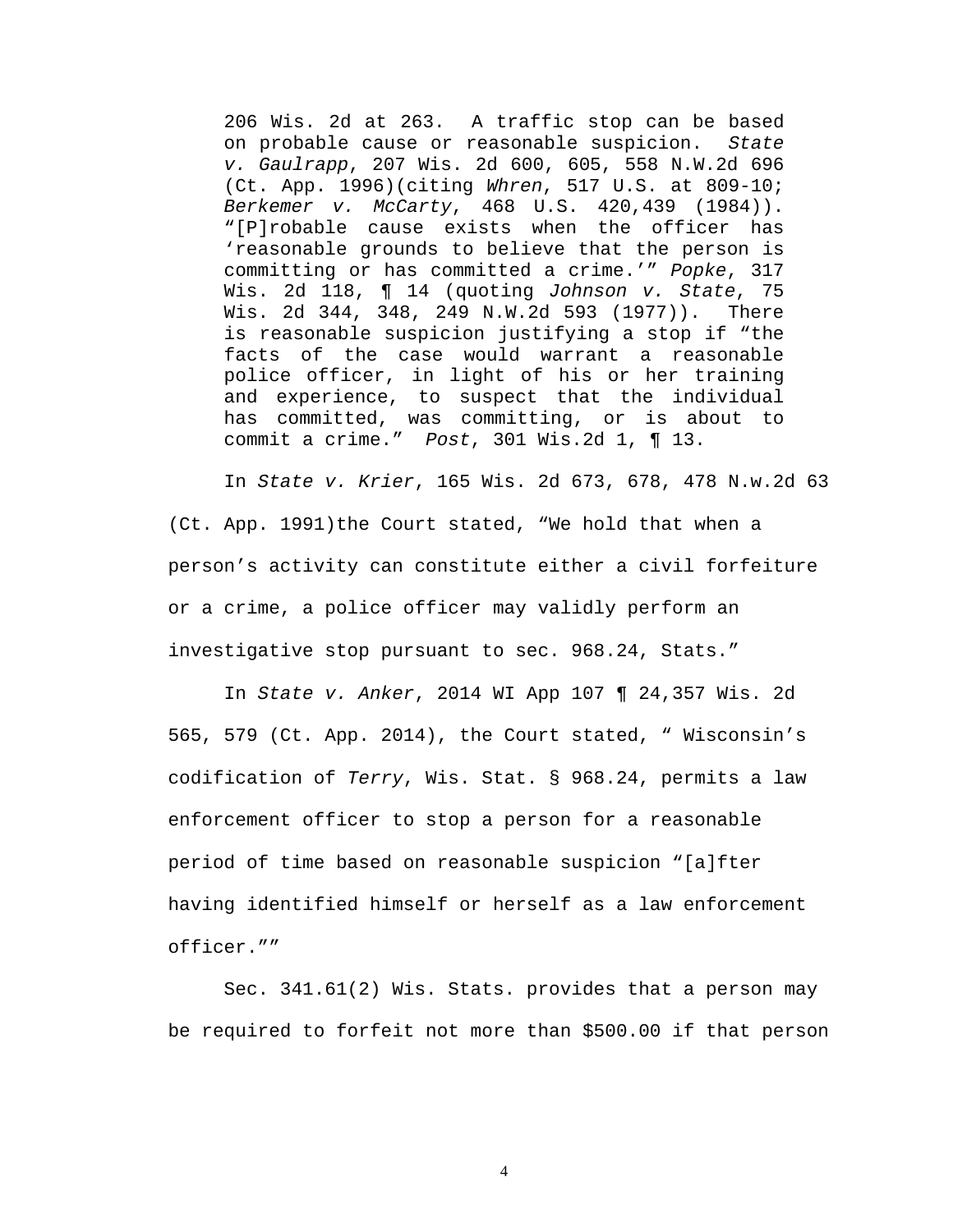displays upon a vehicle a registration plate not issued for such vehicle.

 In U.S. v. Delfin-Colina, 464 F.3d 392, 398 (3rd Cir. 2006), the Court stated:

 In other words, an officer need not be factually accurate in her belief that a traffic law had been violated but, instead, need only produce facts establishing that she reasonably believed that a violation had taken place. Consequently, a reasonable mistake of fact "does not violate the Fourth Amendment." Chanthasouxat, 342 F.3d at 1276; see also Illinois v. Rodriguez, 497 U.S. 177, 185, 110 S.Ct. 2793, 111 L.Ed.2d 148 (1990)(noting that factual determinations made by government agents need not "always be correct," but they always have to be "reasonable"); United States v. Tibbetts, 396 F.3d 1132, 1138, (10th Cir. 2005)

 Under this framework, though mistakes of fact are rarely fatal to an officer's reasonable, articulable belief that an individual was violating a traffic ordinance at the time of a stop, many of our sister circuits have held that mistakes of law - even reasonable ones - can render a traffic stop "unreasonable" under the Fourth Amendment. (see attached - App. P. 19-27)

 Under the combined readings of Brown, Krier, and Anker, Deputy Jacobson could stop Teasdale if Deputy Jacobson had a reasonable suspicion that Teasdale was violating a civil traffic regulation. Deputy Jacobson did not need to be certain of the violation. Based on Delfin-Colina, Deputy Jacobson did not need to be entirely correct. Deputy Jacobson's suspicion of a violation of a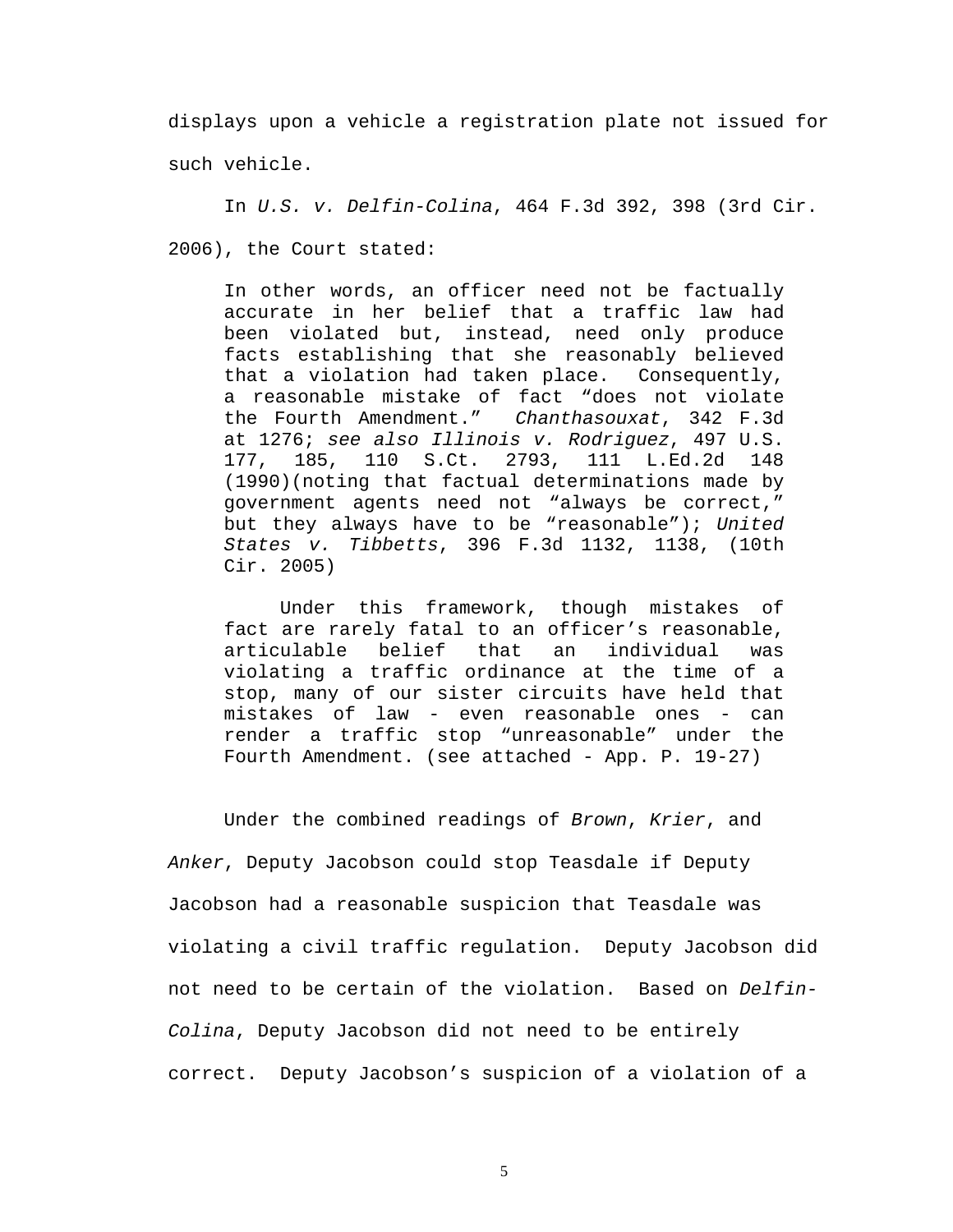traffic regulation only needed to be reasonable. The State argues that it was. A Pontiac Sunfire and a Chevrolet Cavalier are sister cars and probably share the same chassis. (R. 16, p. 4; App. 4). The Cavalier nameplate could not be clearly seen and the Chevrolet emblem was missing. (R. 16, pp. 6-7; App. 6-7). Deputy Jacobson thought the vehicle driven by Teasdale was a Pontiac with a plate registered to a Chevrolet. Deputy Jacobson had a legitimate and reasonable basis for stopping Teasdale. Deputy Jacobson did not find out that the vehicle was properly registered until after he made the traffic stop. By then, it was only a matter of time before the defendant was charged with operating after revocation.

#### **CONCLUSION**

 The Fourth Amendment prohibits searches and seizures that are unreasonable. Because Deputy Jacobson reasonably believed that the vehicle driven by Nathan Teasdale in this case was a Pontiac with a registration plate registered to a Chevrolet, Deputy Jacobson's stop of the vehicle was constitutionally reasonable. The State respectfully requests the Court to affirm the trial court's decision to deny the motion to suppress.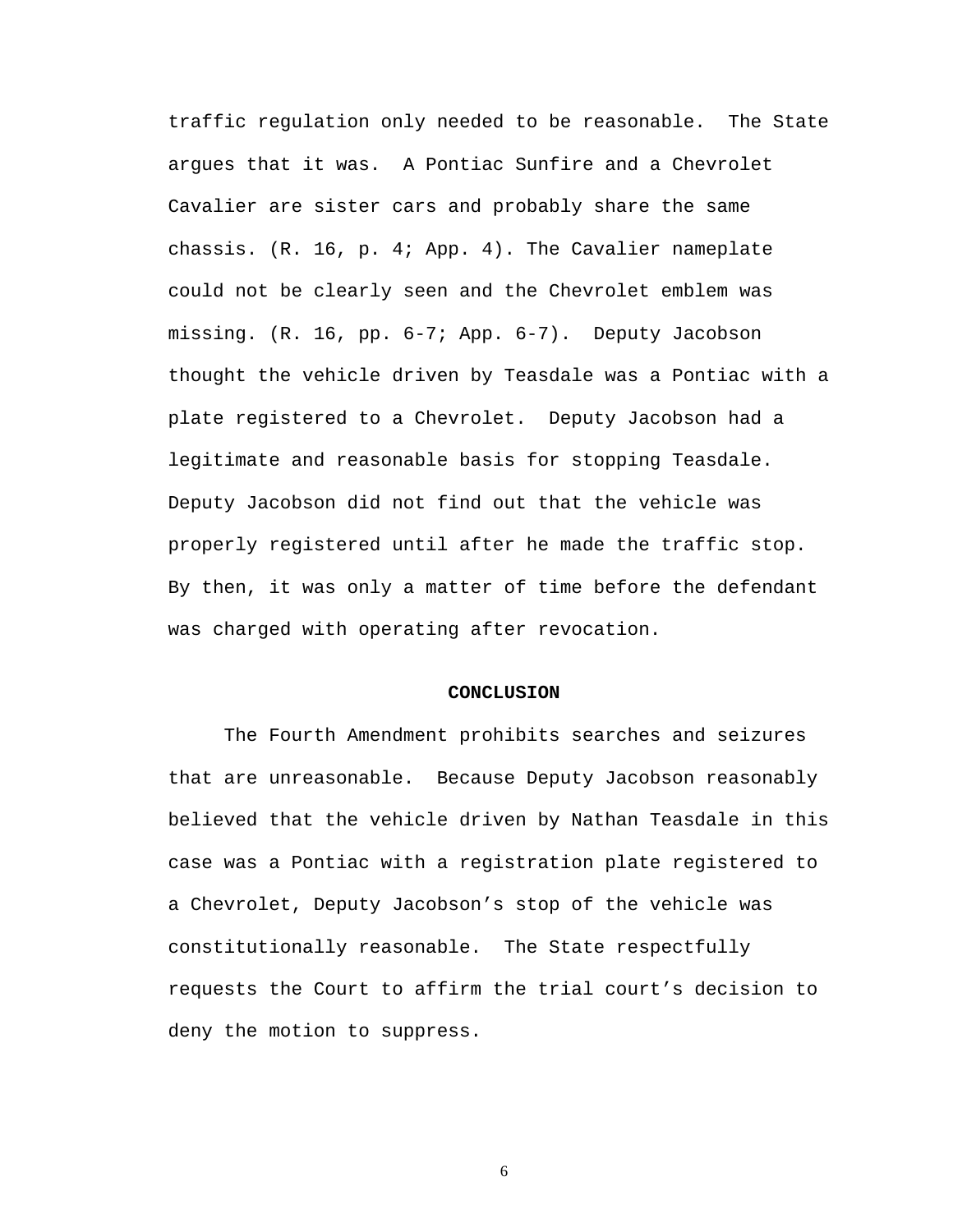Dated this 30th day of April, 2015.

Respectfully submitted,

 /s/ Anthony J. Pozorski, Sr. Anthony J. Pozorski, Sr. Assistant District Attorney State Bar No. 1014070

 District Attorney's Office Grant County Courthouse 130 West Maple Street Lancaster, WI 53813 (608) 723-4237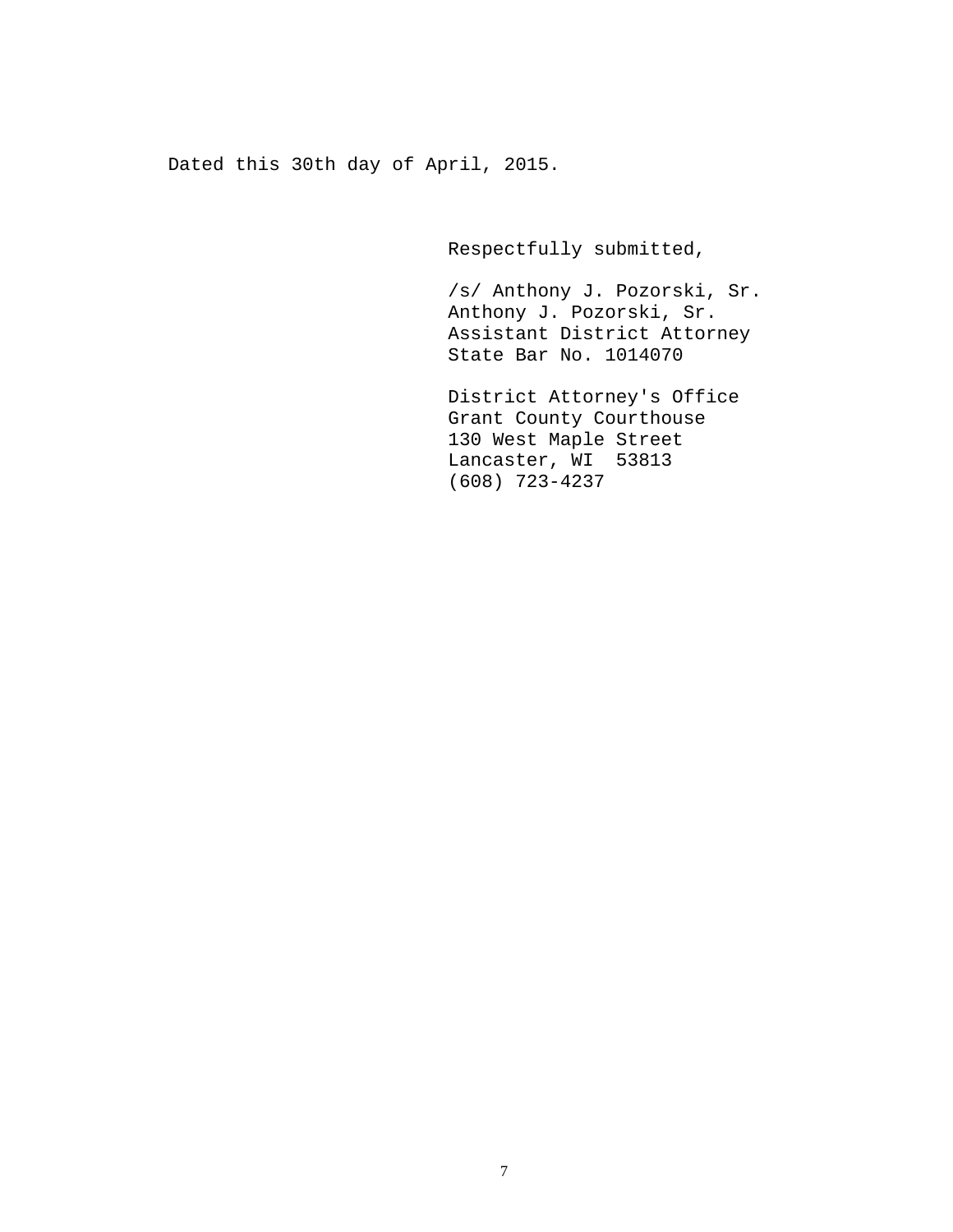## **FORM AND LENGTH CERTIFICATION**

 I hereby certify that this brief conforms to the rules contained in  $\S$  (Rule) 809.19(8)(b) and (c) for a brief produced with a monospaced font. The length of the brief is 7 pages.

 $\frac{1}{\sqrt{2\pi}}$  ,  $\frac{1}{\sqrt{2\pi}}$  ,  $\frac{1}{\sqrt{2\pi}}$  ,  $\frac{1}{\sqrt{2\pi}}$  ,  $\frac{1}{\sqrt{2\pi}}$  ,  $\frac{1}{\sqrt{2\pi}}$  ,  $\frac{1}{\sqrt{2\pi}}$  ,  $\frac{1}{\sqrt{2\pi}}$  ,  $\frac{1}{\sqrt{2\pi}}$  ,  $\frac{1}{\sqrt{2\pi}}$  ,  $\frac{1}{\sqrt{2\pi}}$  ,  $\frac{1}{\sqrt{2\pi}}$  ,  $\frac{1}{\sqrt{2\pi}}$  ,

Dated this 30th day of April, 2015.

/s/ Anthony J. Pozorski, Sr.

 Anthony J. Pozorski, Sr. Assistant District Attorney State Bar No. 1014070 Grant County, Wisconsin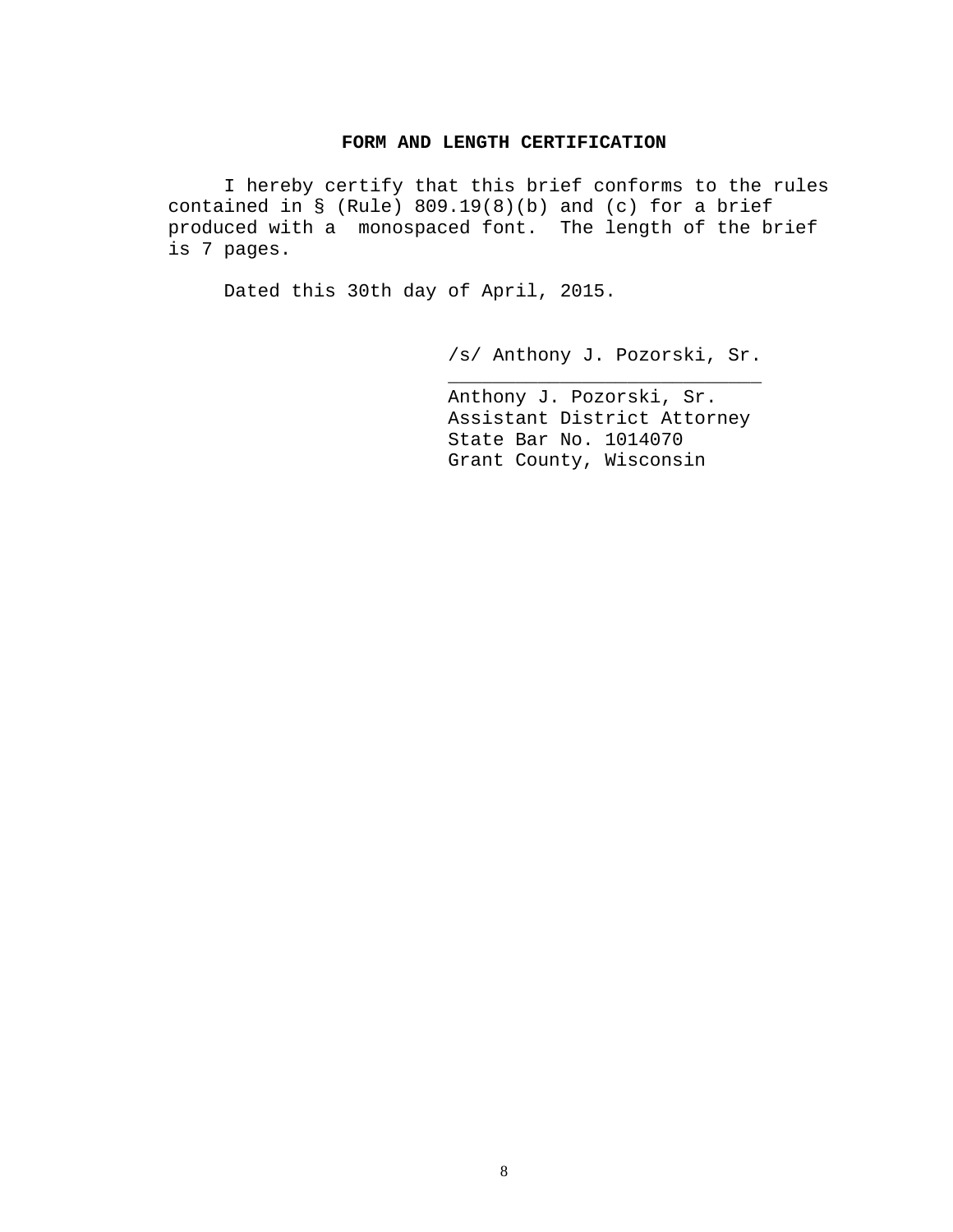# **APPENDIX INDEX**

| Transcript of Motion Hearing. App. 1-18 |  |  |  |  |  |  |  |  |
|-----------------------------------------|--|--|--|--|--|--|--|--|
| U.S. v. Delfin-Colinas. App. 19-27      |  |  |  |  |  |  |  |  |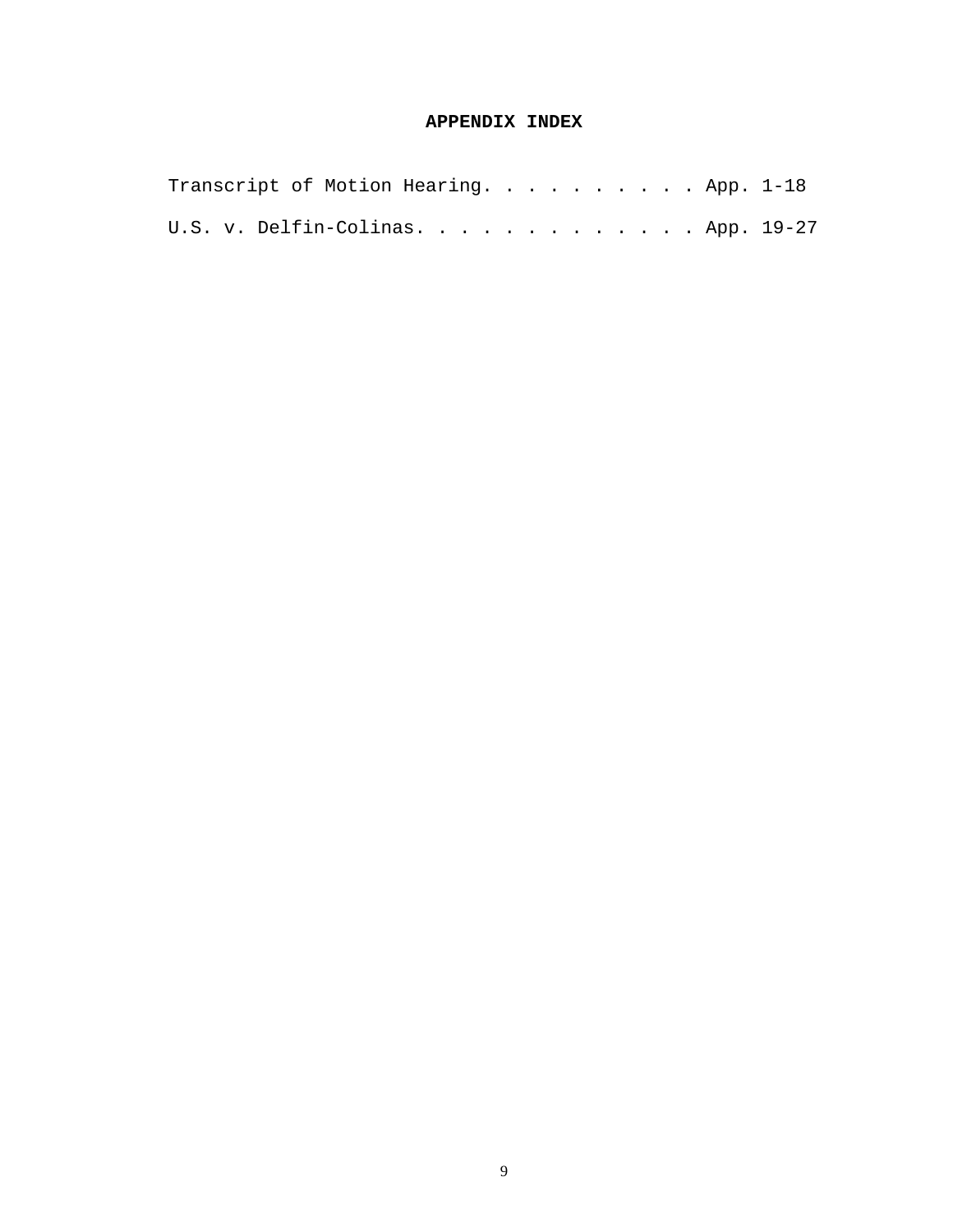#### **APPENDIX CERTIFICATION**

 I hereby certify that filed with this brief, either as a separate document or as a part of this brief, is an appendix that complies with the content requirements of Wis. Stat. S (Rule)  $809.19(2)(a)$ ; that is, the record documents contained in the respondent's appendix fall into one of the categories specified in sub. (2)(a).

 I further certify that if the record is required by law to be confidential, the portions of the record included in the appendix are reproduced using first names and last initials instead of full names of persons, specifically including juveniles and parents of juveniles, with a notation that the portions of the record have been so reproduced to preserve confidentiality and with appropriate references to the record.

Dated this 30th day of April, 2015.

Signed:

 $\overline{\phantom{a}}$  ,  $\overline{\phantom{a}}$  ,  $\overline{\phantom{a}}$  ,  $\overline{\phantom{a}}$  ,  $\overline{\phantom{a}}$  ,  $\overline{\phantom{a}}$  ,  $\overline{\phantom{a}}$  ,  $\overline{\phantom{a}}$  ,  $\overline{\phantom{a}}$  ,  $\overline{\phantom{a}}$  ,  $\overline{\phantom{a}}$  ,  $\overline{\phantom{a}}$  ,  $\overline{\phantom{a}}$  ,  $\overline{\phantom{a}}$  ,  $\overline{\phantom{a}}$  ,  $\overline{\phantom{a}}$ 

/s/ Anthony J. Pozorski, Sr.

 Anthony J. Pozorski, Sr. Assistant District Attorney State Bar No. 1014070

 District Attorney's Office Grant County Courthouse 130 West Maple Street Lancaster, WI 53813 (608) 723-4237